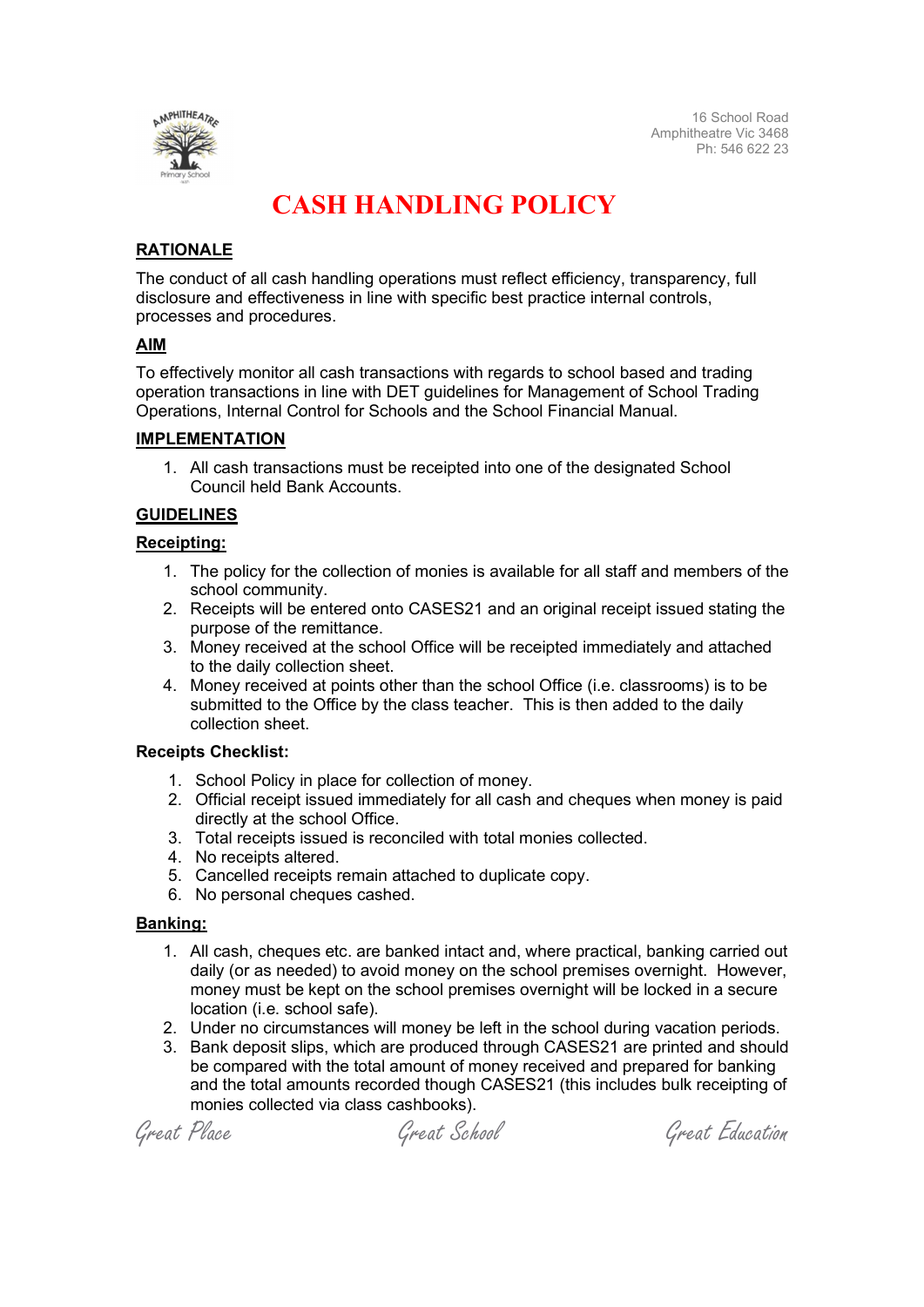

16 School Road Amphitheatre Vic 3468 Ph: 546 622 23

## CASH HANDLING POLICY

4. Should any cheque be dishonoured, communication with the drawer of the cheque shall be made immediately.

### Banking Checklist:

- 1. All cash and cheques collected are banked intact daily (where practical).
- 2. Bank deposit slips compared to actual receipts.
- 3. Depositor signs bank deposit slip/book.
- 4. Cash stored in safe with controlled access.
- 5. Money not left on school premises during vacation periods.
- 6. Dishonoured cheques are followed up promptly.

#### EVALUATION

Avoca Primary School is committed to ensuring this policy is publicised and implemented and will monitor and review its effectiveness.

This policy is to be reviewed annually by the Finance Committee and School Council.

#### REFERENCES

Schools Electronic Funds Management Guidelines

http://www.education.vic.gov.au/school/principals/finance/pages/default.aspx

Finance Manual for Victorian Government Schools

http://www.education.vic.gov.au/school/principals/finance/Pages/guidelines.aspx

Internal Control Procedures in Victorian Government Schools

http://www.education.vic.gov.au/management/financial

Fraud Prevention Policy Victorian Government Schools https://edugate.eduweb.vic.gov.au/Services/Policies/Pages/Fraud.aspx

Cash Handling Policy Victorian Government Schools

https://edugate.eduweb.vic.gov.au/Services/Policies/Fraud%20Control%20Framework/C ash%20Handling%20Primer%20for%20Victorian%20Government%20Schools.pdf

### This policy was ratified by School Council 2021

## **Principal Council President** School Council President

Date Ratified: May 2021 Review Cycle Date: May 2022

Great Place Great School Great Education